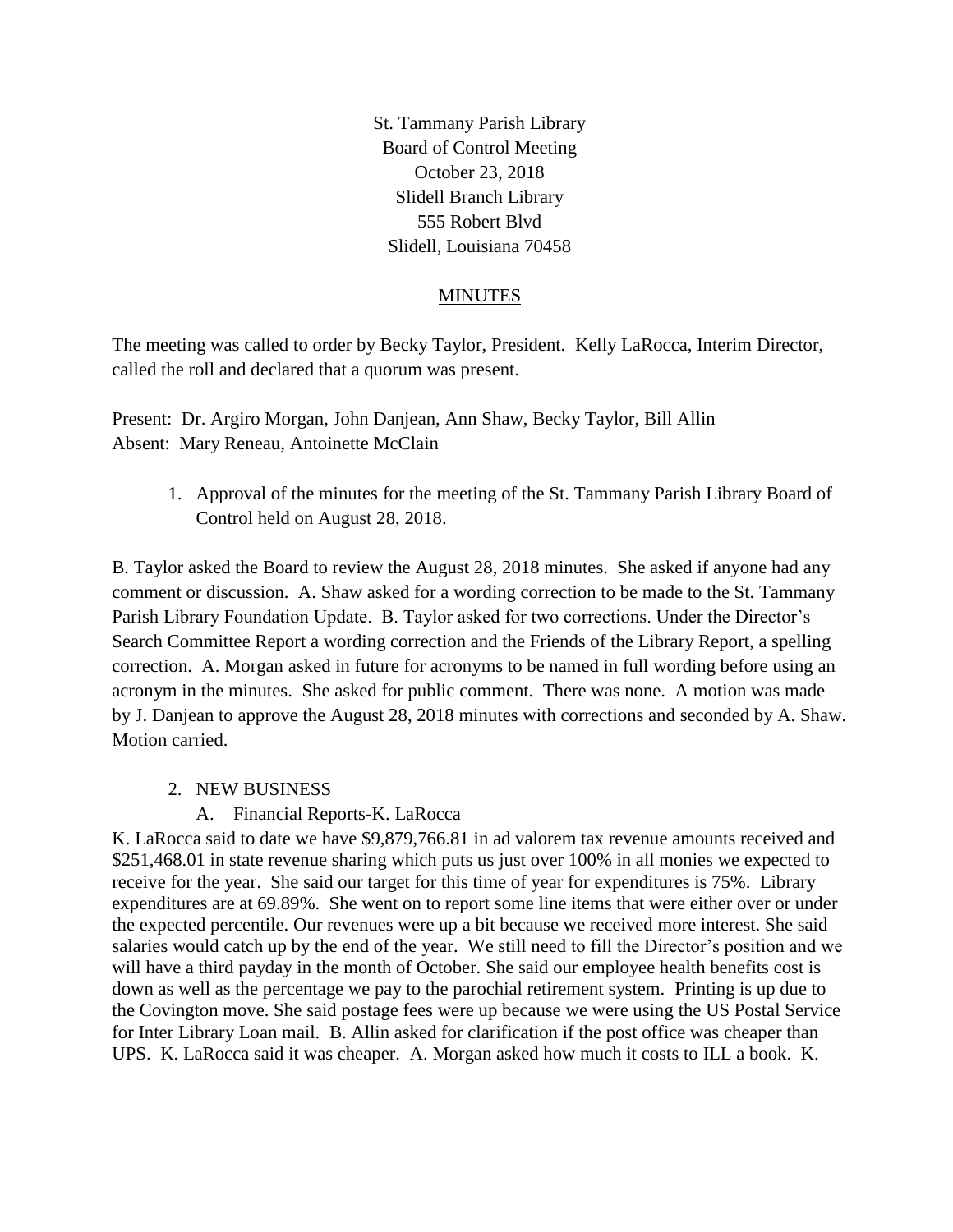LaRocca said there is no cost to the patron unless the ILL is damaged, lost or a special charge to borrow it from another library. She said the building lease has gone up at the Causeway Branch. We have new rental payments because of the Covington temporary branch and Administration building as well as off-site storage. Pest control was up but we should be finished spraying the buildings in November. Office supplies were up because calendars had to be purchased for 2019. She said the Madisonville Art account has been spent. B. Taylor asked what the Public Relations line item was for the Walker Percy Symposium. K. LaRocca said it had to do with an outstanding check that had never been cashed and we credited the money back to the line item it had originally come out of. She said we had no more outstanding checks. B. Taylor asked if the Board had any further questions or discussion. She asked if there was any public comment. There being none, a motion was made by J. Danjean to accept the financial reports ending September 30, 2018 and was seconded by B. Allin. Motion carried.

#### B. 2018 Fall Budget Amendment-K. LaRocca

K. LaRocca said in 2018 we received more revenue than expected. The new amended revenue amount is \$9,879,766.00 received in ad valorem taxes and \$251,468.00 in state revenue sharing, the library is predicting to receive approximately \$140,000.00 in library fines and fees. We received \$458.00 more than expected for cameras. Also, more interest is being earned in our savings account and our retirement contributions were less for 2018. The total predicted revenue for 2018 is \$10,407,692.00. She went on to discuss the budget lines that would need to be amended to finish the 2018 year. Health insurance can be reduced because our usage is down, an increase in funds to our ILL line for postage, leases for the additional funds needed for the temporary Covington branch, Administration and increased lease amounts for Causeway, and janitorial services to clean those new leased buildings. We changed our payment dates on rented facilities to have enough time to get the payments in by the first. B. Allin inquired about the consultant budget line. K. LaRocca said we use those funds when, for example, we are remodeling a branch, to consult furniture specialists who also help us put the bid packages together. We also pay speakers for Allstaff or additional staff training. The programming supply line money has been moved because those supplies are coming out of adult, children's and teen programming budget lines. K. LaRocca said, we would need more software for the wireless printing we have installed at the branches. The final figure to be spent from savings to balance the 2018 budget has been reduced to \$204,508.00. A. Shaw asked if wireless printing has been set up in the two branches. K. LaRocca replied we have it currently working at the Covington temporary branch but hasn't been started at the Mandeville Branch but it is being set up today. The same printing charges will apply to the public to use it. B. Allin asked if there was more demand for adult reference materials as to why we need to put more money in that line. K. LaRocca replied she was moving funds from one part of the collection to digital sources where it could be easily used since the various departments wouldn't have time to spend all their money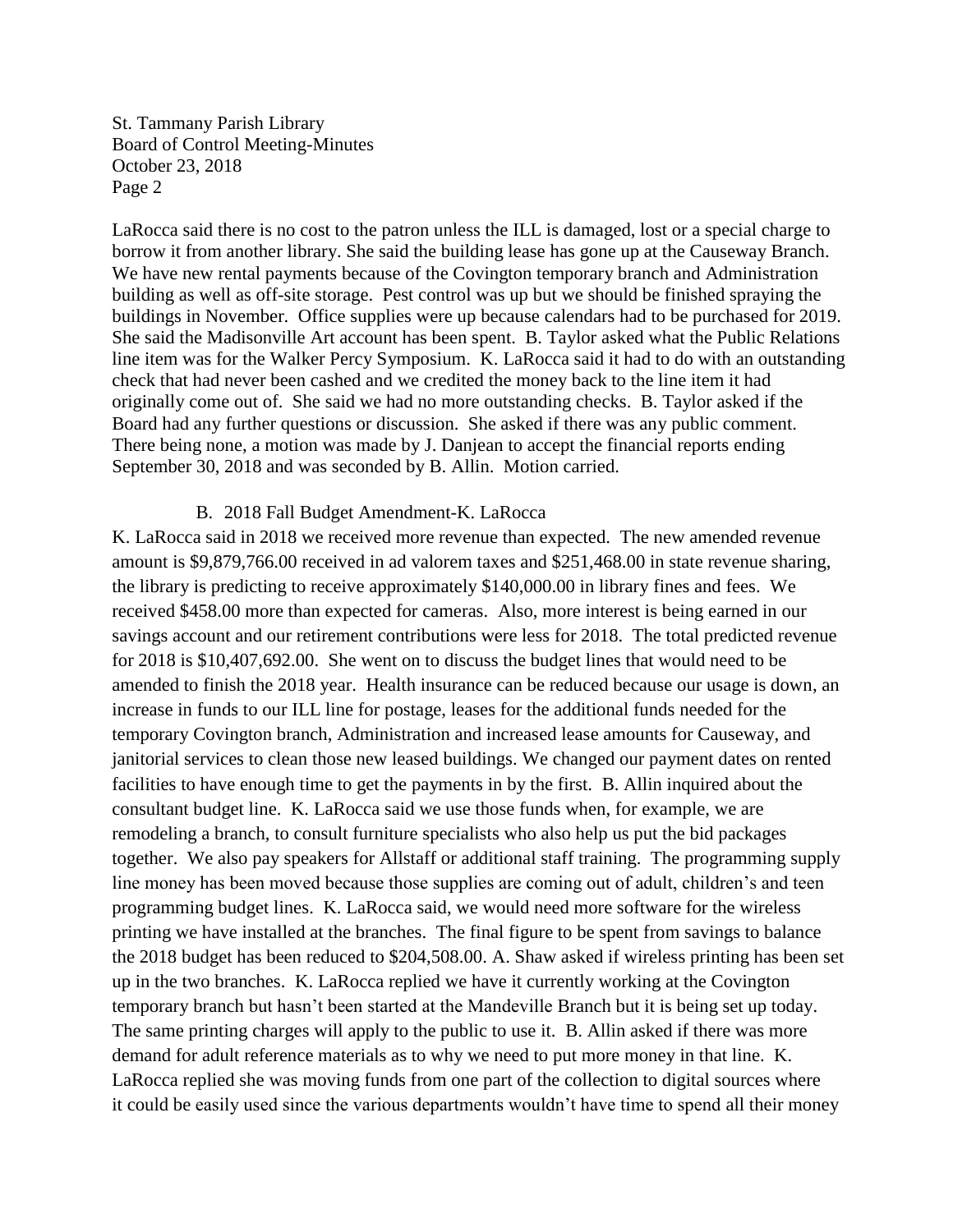on collection development by year end. Also adult reference is getting upgraded materials. B. Taylor asked if there were any more questions or comments from the Board. A. Morgan asked if we receive any magazine subscriptions as gifts. K. LaRocca replied we did not at this time but would consider any she would suggest. She asked for public comment. There being none, she called for a motion to approve the 2018 Budget Amendment. A motion was made by J. Danjean to approve the 2018 Budget Amendment as presented and seconded by A. Morgan. Motion carried.

## C. Surplus Property-K. LaRocca

K. LaRocca said we have shelving and furniture from the Covington branch that is no longer needed and can't be utilized in the new remodel of the branch. She said Denelle Wrightsen of Dewberry and Associates suggested it be replaced. She asked a resolution be passed to make the old shelving and furniture surplus property. B. Taylor asked if there was any comment or questions by the Board. B. Allin read the resolution which stated:

St. Tammany Parish Library Board of Control Resolution to declare certain moveable property surplus and authorizing its disposition. October 23, 2018. WHEREAS, the St. Tammany Parish Library is the owner of the following described moveable property; and WHEREAS, St. Tammany Parish Library declares the following moveable property no longer needed for a public purpose due to its age and condition; and WHEREAS, St. Tammany Parish Library desires to declare said moveable property as surplus and dispose of the same. NOW THEREFORE BE IT RESOLVED, that St. Tammany Parish Library Board of Control hereby declares the following moveable property as surplus and authorizes the disposition of the same, all in accordance with state law: Description: 10 ranges of metal children's shelving. 32 ranges 90" metal shelving. 2 ranges metal periodical shelving. 60 fabric and plastic meeting room chairs.

B. Taylor asked for a motion to vote on the proposed resolution. It was moved by B. Allin and seconded by A. Shaw to vote on the proposed resolution.

THIS RESOLUTION HAVING BEEN SUBMITTED TO A VOTE, THE VOTE THERON WAS AS FOLLOWS: 5 YEAS, 0 NAYS. 2 ABSENT (Mary Reneau and Antionette McClain). 0 ABSTAIN. AND THIS RESOLUTION WAS DECLARED DULY ADOPTED ON THIS DAY THE 23<sup>rd</sup> DAY OF OCTOBER 2018 AT A MEETING OF THE ST. TAMMANY PARISH LIBRARY BOAD OF CONTROL, A QUORUM OF THE MEMBERSHIP BEING PRESENT.

The resolution was approved by the Board and signed by Board President, Rebecca Taylor.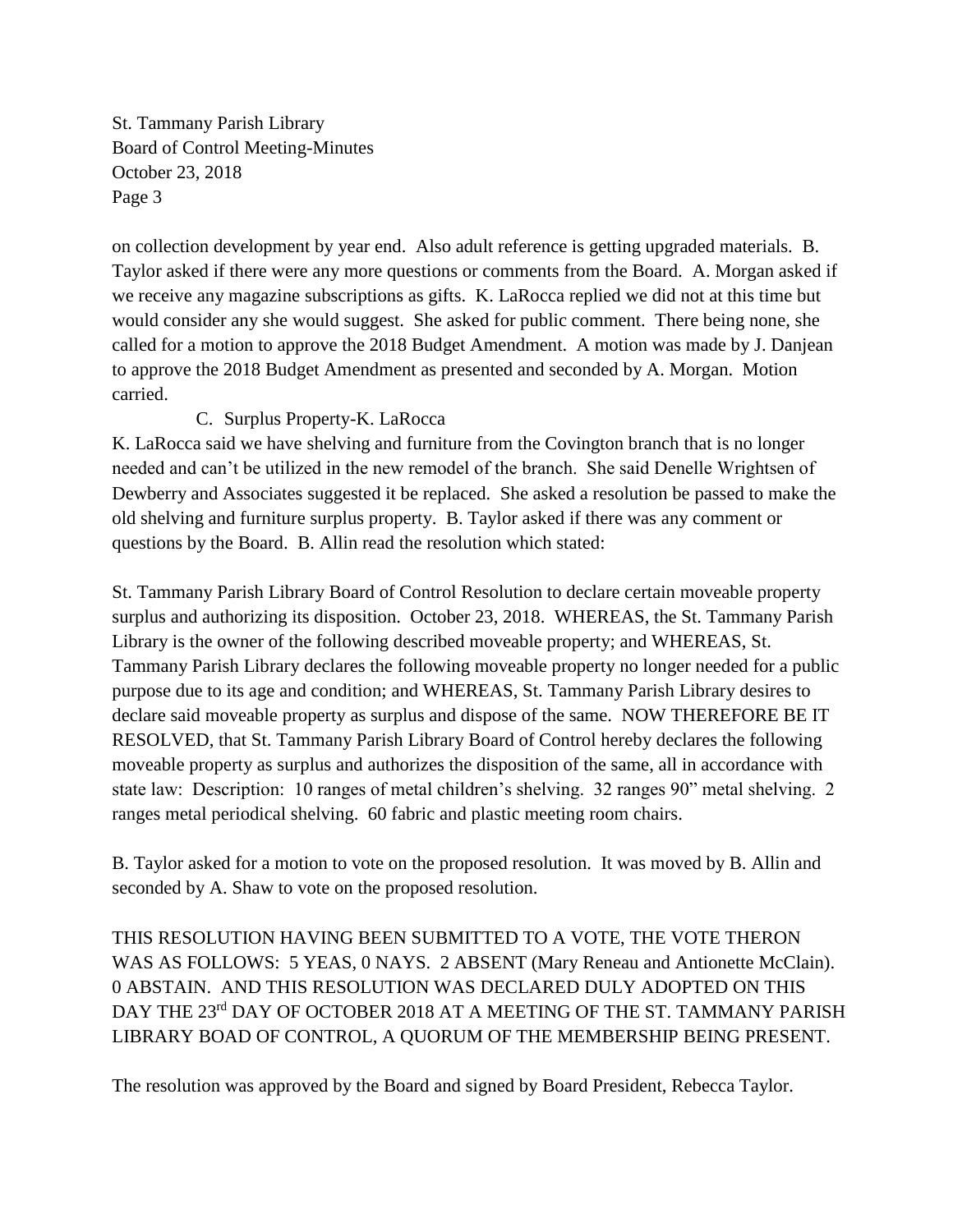D. Library Board of Control Rules and Regulations Update: Election of Officers A draft for the LBOC Rules and Regulations to update the Election of Officers was submitted to the Board. The suggested changes are as follows: Each year, the Secretary will contact all members of the Board in writing/by email at least 30 days before the meeting when offices will be elected to determine if any member has an interest in serving as President, Vice-President or Secretary of the Library Board of Control for the next annual term of office. The Secretary will inform the Board President of the results with the names of those interested in serving as President, Vice-President or Secretary. The President will then inform the Board in writing/by email of the proposed slate of officers to be elected in advance of the meeting when the election will take place. Secondly, At least 30 days before the Board meeting during which the election of officers will take place, the Secretary initiates contact with all Board members to determine the slate of officers for the next annual term of office. B. Taylor asked if anyone had questions or comments. A. Morgan expressed a concern about the timing with it being the end of October. B. Allin asked when the elections were normally held. B. Taylor said they can be held in January and the current officers may serve until new officers can be elected. B. Taylor asked if there was further comment from the Board or public. There being none she called for a motion to approve the changes to the LBOC Rules and Regulations regarding the election of officers. A motion was made by A. Morgan and seconded by A. Shaw to accept the new changes as submitted. Motion carried.

#### E. Interim Director's Report-K. LaRocca

K. LaRocca gave an account of the Library's outreach, programming and staffing updates. She said the Causeway Branch's bathrooms are complete. K. LaRocca, Brent Geiger and Debbie Cuevas attended demonstrations of ADP, Paychex and Netchex. Noelle Williams and Shellie Lister distributed library materials at the West St. Tammany Chamber's Business Expo on September 13. Children and teen librarians have distributed library information at multiple school literacy nights and open houses. Noelle Williams and Stacey DeMichiel distributed information about the library's services for job seekers at the Louisiana Workforce Commission's Fall Fest Job Fair on October 17. Haley Hampton is the new children's librarian at the Covington branch. We had our annual Allstaff training day October 8<sup>th</sup>.

#### 3. OLD BUSINESS

A. Covington Renovation Update-B. Geiger

The lowest bidder for the Covington renovation was Steele-R Development LLC for \$1,367,000.00. The Covington Branch Library closed the week of October 8 to move to the